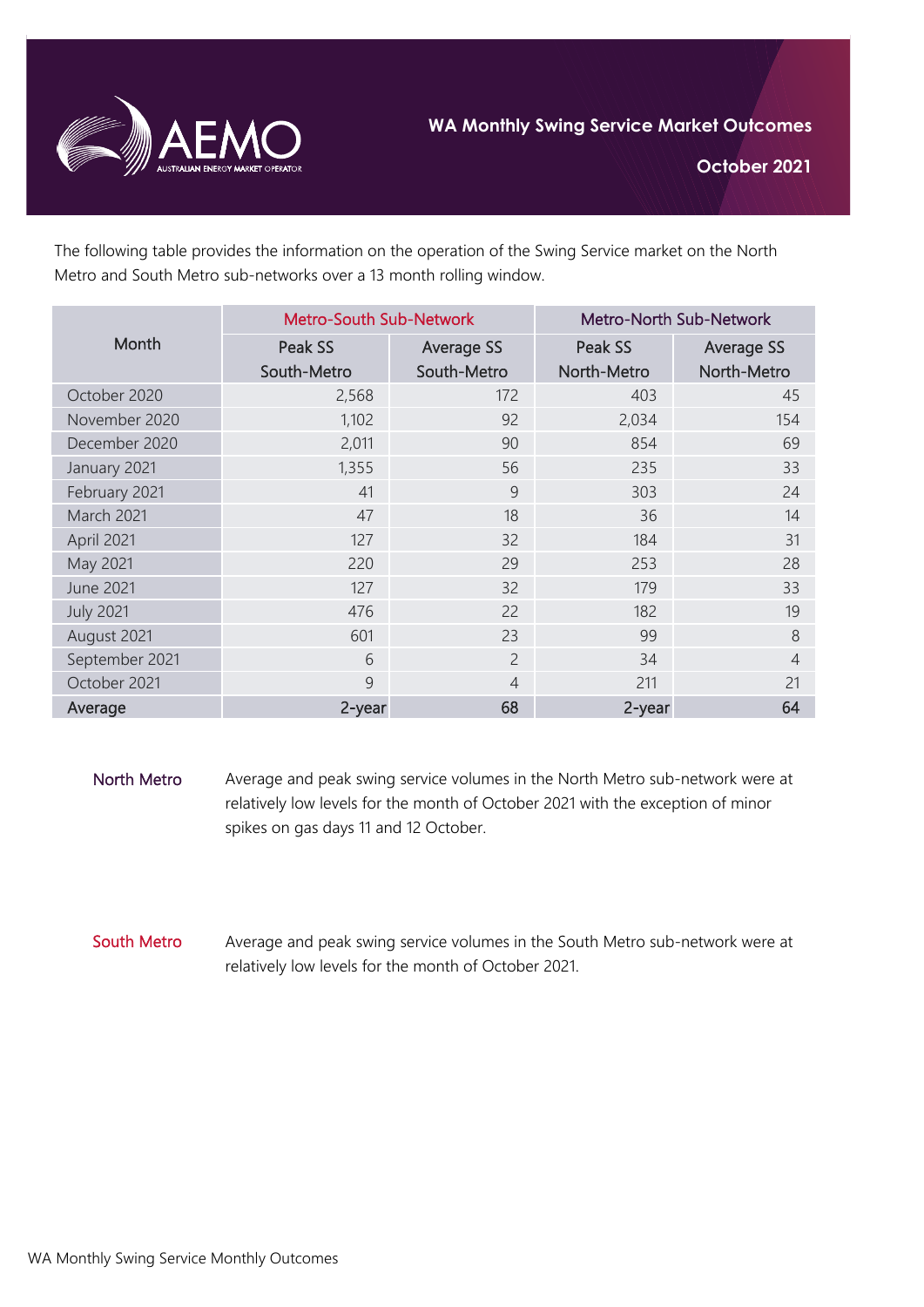

**WA Monthly Swing Service Market Outcomes**

**October-2021**